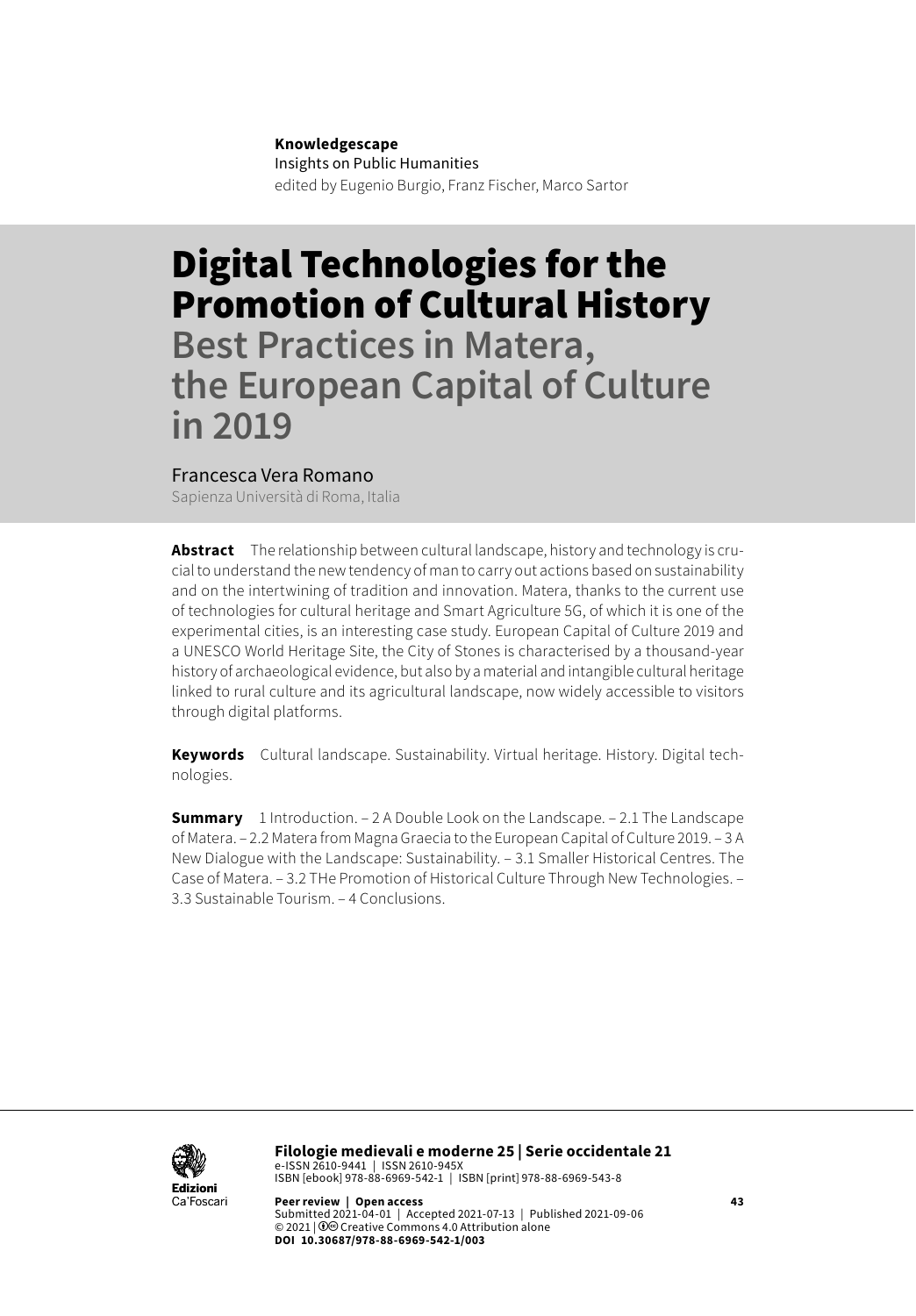#### 1 Introduction

At present, since globalisation has dissolved both identity and market barriers in favour of the relocation of people and productions, technology and social sciences are called into question regarding the progressive disruption of the relationship between man, landscape and culture and the consequent lack of interest towards community welfare.<sup>1</sup> Communities' well-being depends on the care of landscapes, that requires both the government and local administrations to develop strategies based on sustainability which now emerge as a crucial issue for the survival of the planet (Lai 2020; Salvarani 2013). The interaction between innovation in technology and cultural heritage, through action based on the recovery of traditional knowledge and practices and their implementation with digital applications, has shown to be a suitable key for sustainability.

As stated in The European Landscape Convention,

Landscape is a portion of land, as perceived by populations, whose character derives from the action of natural and/or human factors and their interrelation. (ELC 2000, 2)

This definition is based on the assumption that some key cultural features deriving from the inextricable historical intertwining between environment and man are expressed through the form and potential of a landscape. This is confirmed by the definition of Cultural Landscape as expressed in the UNESCO Operational Guidelines for the Implementation of the World Heritage Convention.

Cultural landscapes are cultural properties and represent the "combined works of nature and man" as outlined in Article 1 of the Convention. They are illustrative of the evolution of human society and settlement over time, under the influence of the physical constraints and/or opportunities presented by their natural environment and of the following social, economic and cultural forces, both external and internal. (UNESCO 2008, 87)

# 2 A Double Look on the Landscape

In order to provide appropriate analysis and interventions on a landscape, it is necessary to focus on the dual nature of the landscape. In this regard, it may be worth recalling what Marc Augé pointed out

<sup>1</sup> The Author would like to thank Francesca Masiero (University College London) for the translation check of this paper.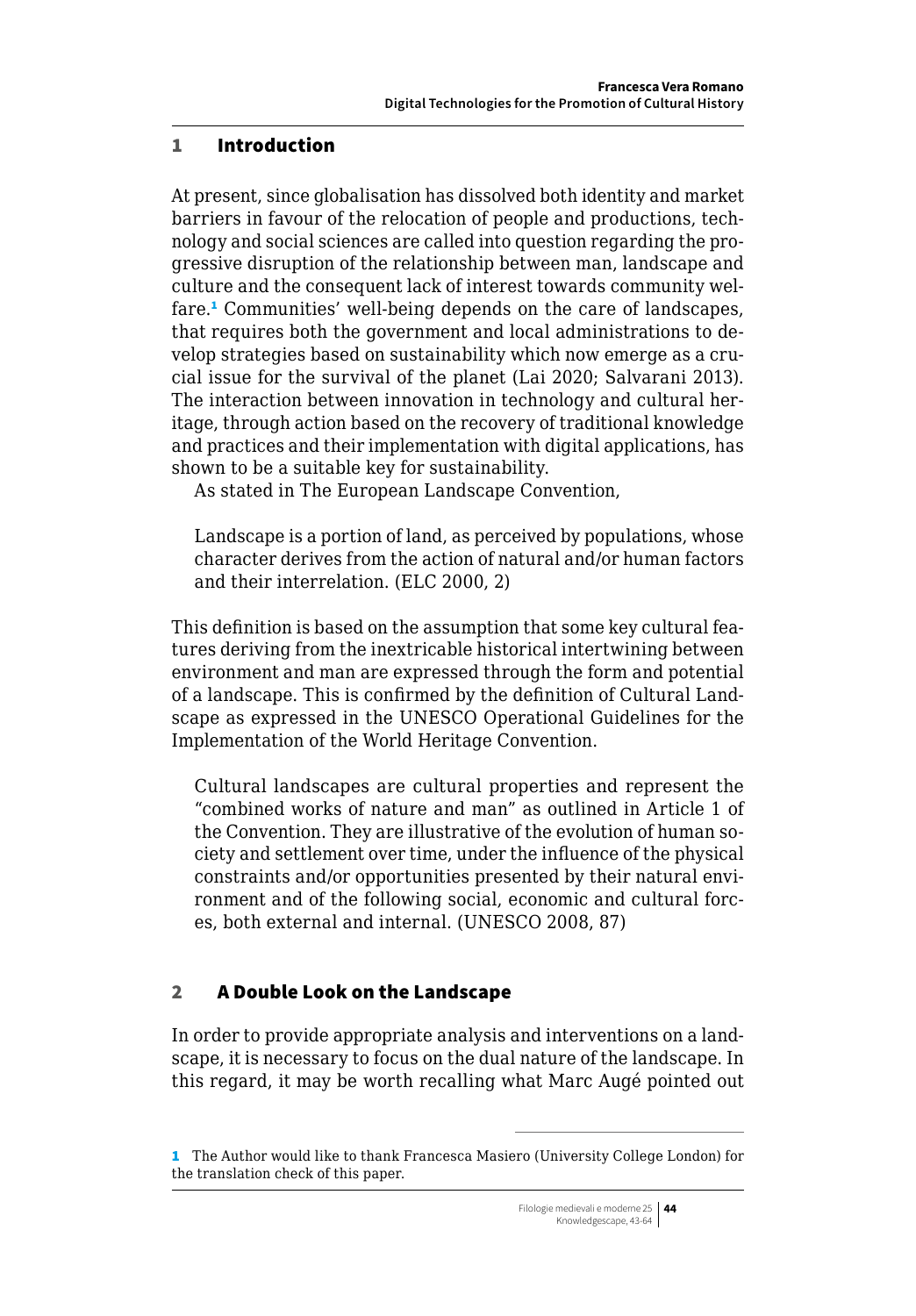when, introducing the concept of anthropological places, he referred to a "concrete and symbolic construction of space" (Augé 2009, 42). For this reason, a landscape is perceived both as external, objective and tangible as it appears to the senses of the observer, and internal, mediated by the cultural look that belongs to the inhabitant that kept it and lived in it.

It is a "principle of meaning for those who inhabit it and a principle of intelligibility for those who observe it" (Augé 2009, 42) because the organisation of space and the constitution of places represent one of the patterns of collective and individual practices; both the collective and individuals symbolise the constituent elements of the shared, particular and individual identity. The way of dealing with space is one of the means of this process of concrete and symbolic construction of space that the French scholar indicates with the expression 'anthropological place'.

The landscape, therefore, is shaped, imagined and described by a social group, and the meaning of places is revealed in the practices which connect them to the collective memory of the community. It is a space in construction, where internal and external complex relations are in continuous re-definition. The identity, both of the landscape and of the community that inhabits it, is therefore not given but historically determined, from time to time, on the basis of the relations between space and the members of its community, but also between space and those who visit it, hang out with it, both really and virtually (De Martino 1959).

The identity of a cultural landscape is therefore constantly evolving, as an open site under relentless construction. In addition, by borrowing the concept of social morphology from French anthropology, a further useful key for the study of the material and immaterial landscape comes to light as it emphasises the complexity of the link between landscapes and population, between space and community, where space is no longer just a centre of resources and social dynamics cannot be separated from symbolic practices, technical representation, and technological space (D'Alessandro et al. 2020).

Anthropological places are of variable scale and are closely related to relational identity and historical perception. A place is, above all, a cultural creation, which is continuous and necessary. The perception of one's own territory is culturally determined. A space, when anthropised and anthropological, can never be neutral. All the systems of symbolic classification that society adopts are projected on it and we can read the same social system through it while the system is constantly being implemented and re-founded. Several elements of the landscape are subject to symbolic manipulation. For instance, the agglomeration of houses, their internal spaces, the districts beyond a town, work spaces and sacred places. All these elements are recollected in a complex system of symbolic references that organises the entire space.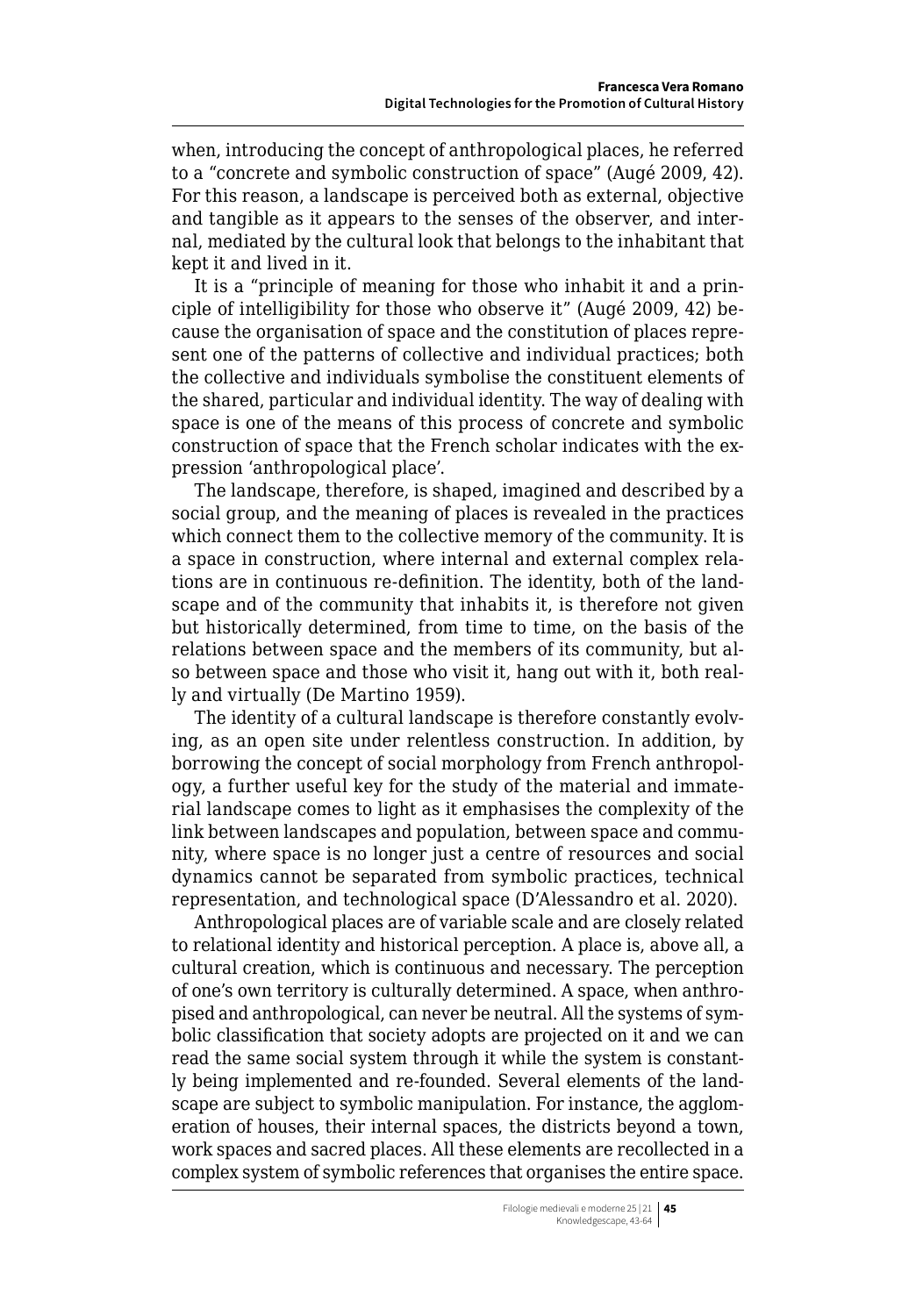The organisation of the living space, in many ethnographic contexts, is concretely and metaphorically a reinterpretation of a mythical-ancestral world. As argued by the International Union for Conservation of Nature (IUCN), more attention to the dynamic of conservation of landscapes as 'cultural heritage' should be placed not only to culture itself or nature itself and the relationship that has been established between these two dynamic components, but also to identity values, knowledge and decoding of intangible heritage, according to a more holistic approach. These two elements play an active role because they represent a shared social behaviour and the mechanisms of transmission of knowledge and trans-generation awareness, which are also related to the complex and fascinating world of uses, traditions and rituals, that are key tools to manage a landscape and its culture.

# **2.1 The Landscape of Matera**

Thanks to the current use of technologies, the cultural heritage of Matera is now promoted and shared. This makes it one of the most visited destinations with an exponential growth of tourists but significantly impacts on the restructuring of the symbolic space of its landscape and cultural heritage by its inhabitants. Symbolic representation is a central tool of conscious management of the landscape in Matera where the vocation of its land, mainly agricultural, has generated a traditional rural society in which the concept of neighbourhood, besides a spatial connotation, also had the symbolic connotation of sharing knowledge and practices due to the specific conditions of its land.

The area surrounding Matera has always been affected by severe shortage of water that has determined the need to build a series of ingenious infrastructure such as wells, tanks and divers aimed at achieving efficient management. At the end of the eighteenth century, the city was a perfect model of symbiosis between its anthropic component and a natural ecosystem called 'Sassi', an autonomous organism constituting micro-super-family aggregations consisting of a group of dwellings joined together by the same space, usually equipped with a well and a common oven that reflected and substantiated the concept of neighbourhood in its dual anthropogenic and cultural component. This is tragic but almost mythical and exotic in the eye of the observer.

The subsequent demographic increase determined the beginning of a nefarious process of degradation which led, on the one hand, to the crumbling into multiple units of the delicate biosystem of the surrounding areas and, on the other hand, to the change of the intended use of many environments previously used as cisterns and warehouses in order to obtain new habitable rooms, thus leading not only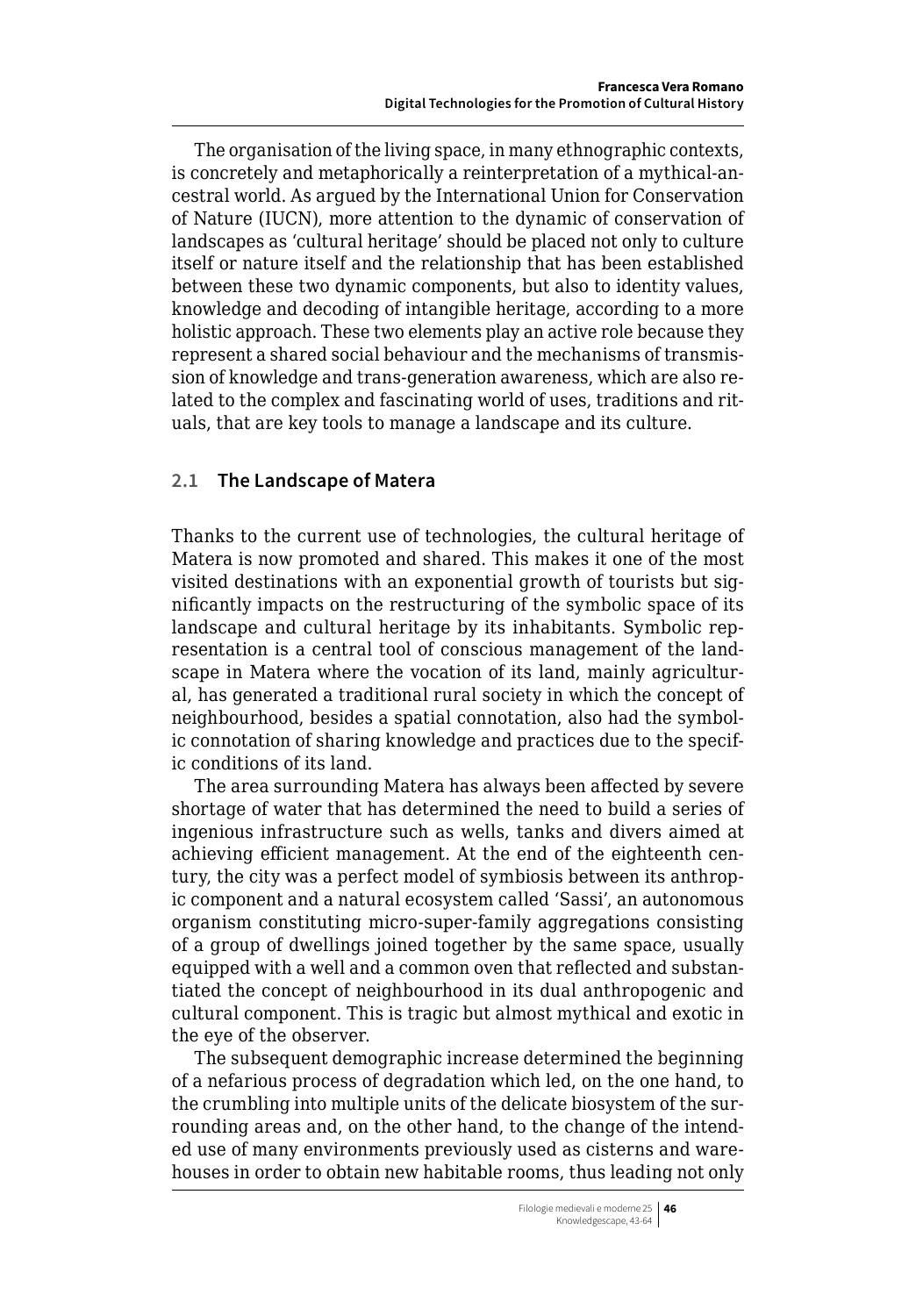to an architectural evolution of the landscape but also to a cultural evolution that has remote transformation roots (D'Antonio et al. 2019; D'Antonio, Romano 2019).

In his book, the English writer Henry Vollam Morton narrates his visit to Matera in the 1960s, when the city appeared to his eyes as Pompeii, suspended between past and future, once inhabited and then abandoned (Morton 1969). The Sassi were abandoned and the population moved for the most part to new neighbourhoods especially in the rural village of La Martella. There, architects' design was also directed to recreate from an architectural point of view the conditions which reproduced the neighbourhood, the spaces of aggregation, its distinctive rural culture and the identity of the inhabitants of Matera. The project aimed at preserving the cultural landscape identity of the inhabitants of the Sassi which resulted in the construction of buildings that responded to the needs of a rural farming world. These needs were poorly met in the Sassi, and were, for example, the provision of areas where animals could live, which are always near living areas but separated from them.

# **2.2 Matera from Magna Graecia to the European Capital of Culture 2019**

The European Capital of Culture 2019 is characterised not only by a thousand-year history of archaeological remains, paintings, frescoes, but also by a material and intangible cultural heritage linked to rural culture and its landscape. Although Matera is located in an inland area, thanks to contacts with the coastal populations of Magna Graecia, primarily Metaponto, it is located in the anthropological landscape of the Mediterranean Sea with its typical productions related to traditional agricultural knowledge, especially wine, oil and wheat.

The spread of viticulture, for example, is one of the most important events in the history of civilisation. It follows the circulation of men and goods and accompanies the settlers in the settlement of new lands. Wine is a typical element of the ancient world and in traditional societies it affects every social dimension. Wine is a 'social fact'. The Aglianico del Vulture is believed to have been introduced by the Greeks in southern Italy between the seventh and the sixth centuries BC. As early as the fifth century BC, Sophocles defined Italy as "Dionysus' favourite country". This shows the link between the Greek cult of the god Dionysus and viticulture in Basilicata. As illustrated by archaeological evidence, many red figure craters were found in the area of Materano which document the use of wine that was accurately mixed with water in the aforementioned craters near the Greeks during the banquets. It also bears witness to the finding of lamps which shows that oil was used to light spaces and that pot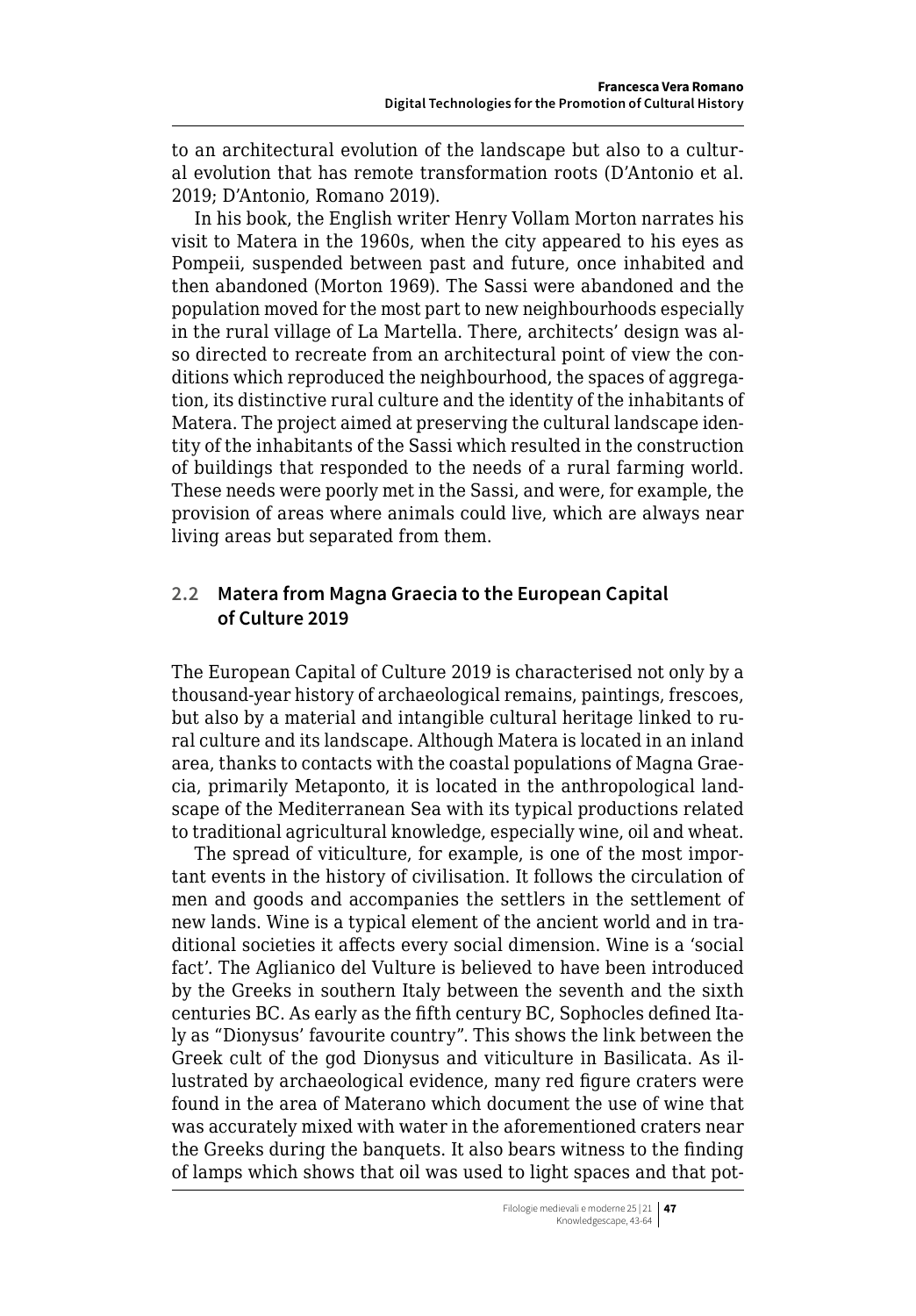tery was used to store foods based on cereals. In classical Greece, as in Magna Graecia, these three products belonged to the universe of the sacred.

In materano, the depiction on pottery of a divinity with branches of olive trees in its hands, Demeter's ear of wheat, the Dionysian procession with satyrs and maedi that relates to the cult of Dionysus and the powerful god of wine, identifies with the Magna Graecia and relates to classical Greece. This goes beyond myths and symbols and becomes a ritual or a practical articulation of daily peasant activities from olive plantation to the cultivation of wine and wheat and their production in materano. The historical, anthropological and archaeological appeal enriches the rural culture linked to traditional cults of the land. The Mediterranean historical identity of the city dates back to the seventh and sixth centuries BC.

The anthropological and productive landscape of the Mediterranean is therefore shaped from Greece to Magna Graecia, up to the area of materano, including cultural elements common to a shared identity which was symbolised by both the community and its individual citizens. The link between past, present and future in the anthropological landscape of materano is a great opportunity to launch the production linked to its tradition once again from an innovative perspective based on sustainability.

# 3 A New Dialogue with the Landscape: Sustainability

One of the objectives of the 1972 UNESCO Convention on Material Cultural Heritage is to protect and enhance representative cultural landscapes. There is a wide variety of landscapes which represents different regions of the world. These complex works are the result of the constructive relationship between man and nature and express the long and intimate relationship between peoples and their natural environment. Some sites, including those with the agricultural or environmental background of the materano reflect specific techniques of land use that can support biological diversity and eco-systemic services.

Due to global meteorological changes, progress, intended as the indiscriminate action of men on the landscape and linked to the industrial age, is now ineffective and requires a different dialogue with landscapes and natural places. These places are renewed 'sacred' elements of human action in the natural order where the concept of sacred as related to the divine is replaced by a concept of sacred intended as respect and care for the landscape which is priceless heritage of mankind.

In this respect, the actions promoted by Matera 2019 stress the need to recover its tradition through innovation and sustainability by emphasizing and strengthening the link between history and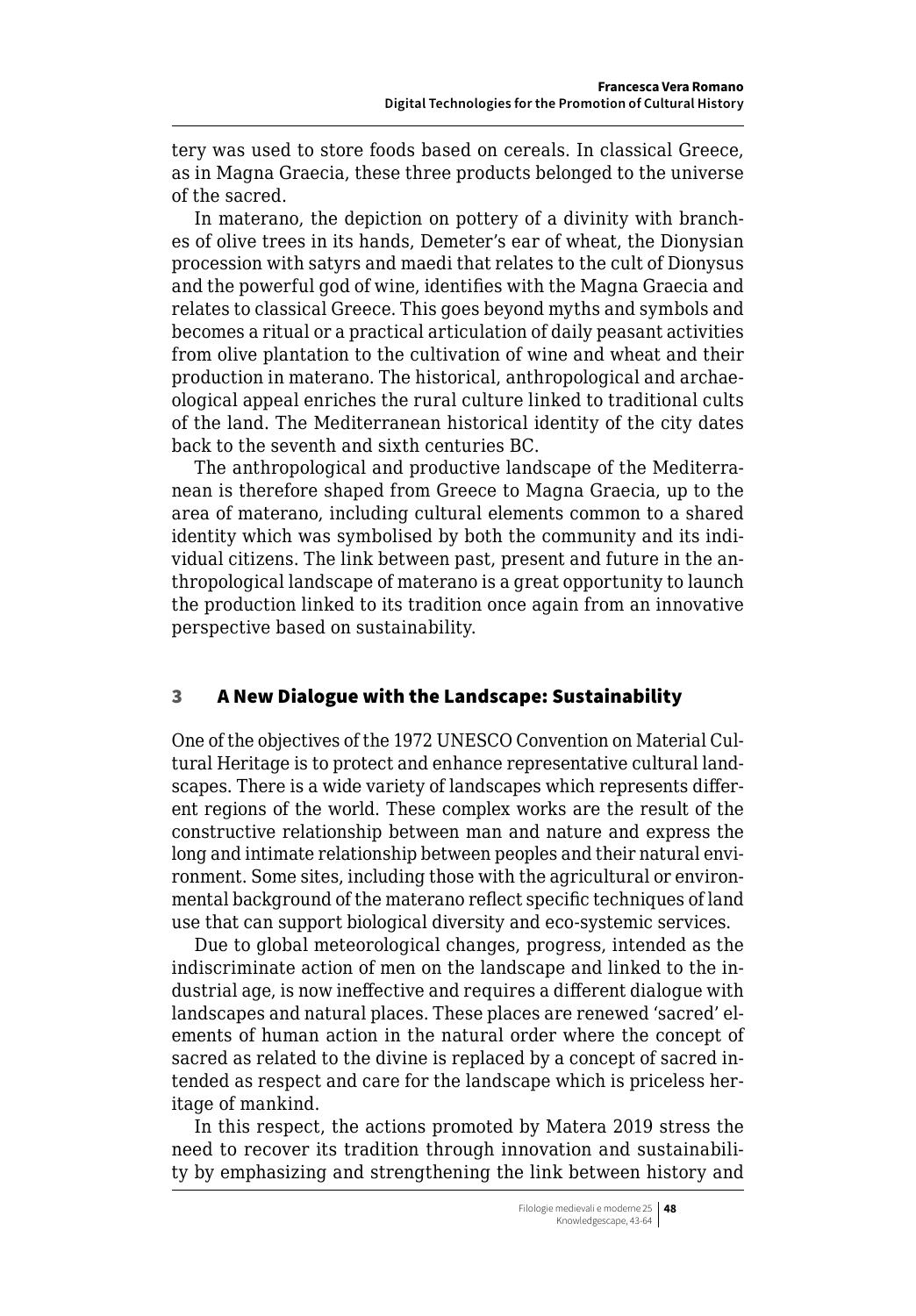product landscape via strategic actions which aim at encouraging the spread of an inclusive culture that makes both inhabitants and users of the landscape 'cultural inhabitants'. By contrast, Marc Augé, while talking about spaces and places, identifies in their sharing function the construction of cultural identity that is founded by a link with the past which is the history of the places themselves. As in the past with Magna Graecia, the encounter between peoples and cultures can only take place through the exchange of ideas and techniques that participate in the construction of a shared identity. The Mediterranean space becomes an anthropological meeting place between people and cultures. Therefore, the landscape is not only something to build or protect, but also something to recognise, perceive, listen and describe. The deep link between man, material and immaterial landscape is at the basis of the cultural identity of the Mediterranean community. In traditional, ancient and modern societies, the link with the material landscape, which is mostly agricultural, went through the immaterial landscape, made of moments, times, rituals, rites of passage and mythical worship of natural deities, as already mentioned above and documented by archaeological evidence that bears witness to the adoption of Greek myths in the indigenous culture of Mesogaia (halfway between sea and inland).

The relationship between man and landscape is therefore both mediated by human activity on nature and by cultural activity on the community. These two actions aim to regulate the concrete relationship with nature which is based on the satisfaction of primary needs of individuals and the community. The landscape derives from an evolutionary process and is not an immutable entity. Thanks to this study, we can start from the analysis of the past to foster future actions on the landscape while respecting the peculiarities of the land and the cultural identity of the landscape itself through agricultural practices based on sustainability.

# **3.1 Smaller Historical Centres. The Case of Matera**

Smaller historical centres, for their architectural, landscape and anthropic features, are the basis of our historical memory and participate in the construction of our collective identity. They are a widespread presence nationally and find their identity strength in the landscapes and links among regions. Their resources now represent, if properly managed and exploited, a driving force for innovation and sustainability in the process of transformation of the land. Therefore, they must be preserved from degradation and oblivion through actions that avoid depopulation and abandonment. This is happening in some smaller centres through the use of new technologies based on the concept of cultural landscape that promote integrated man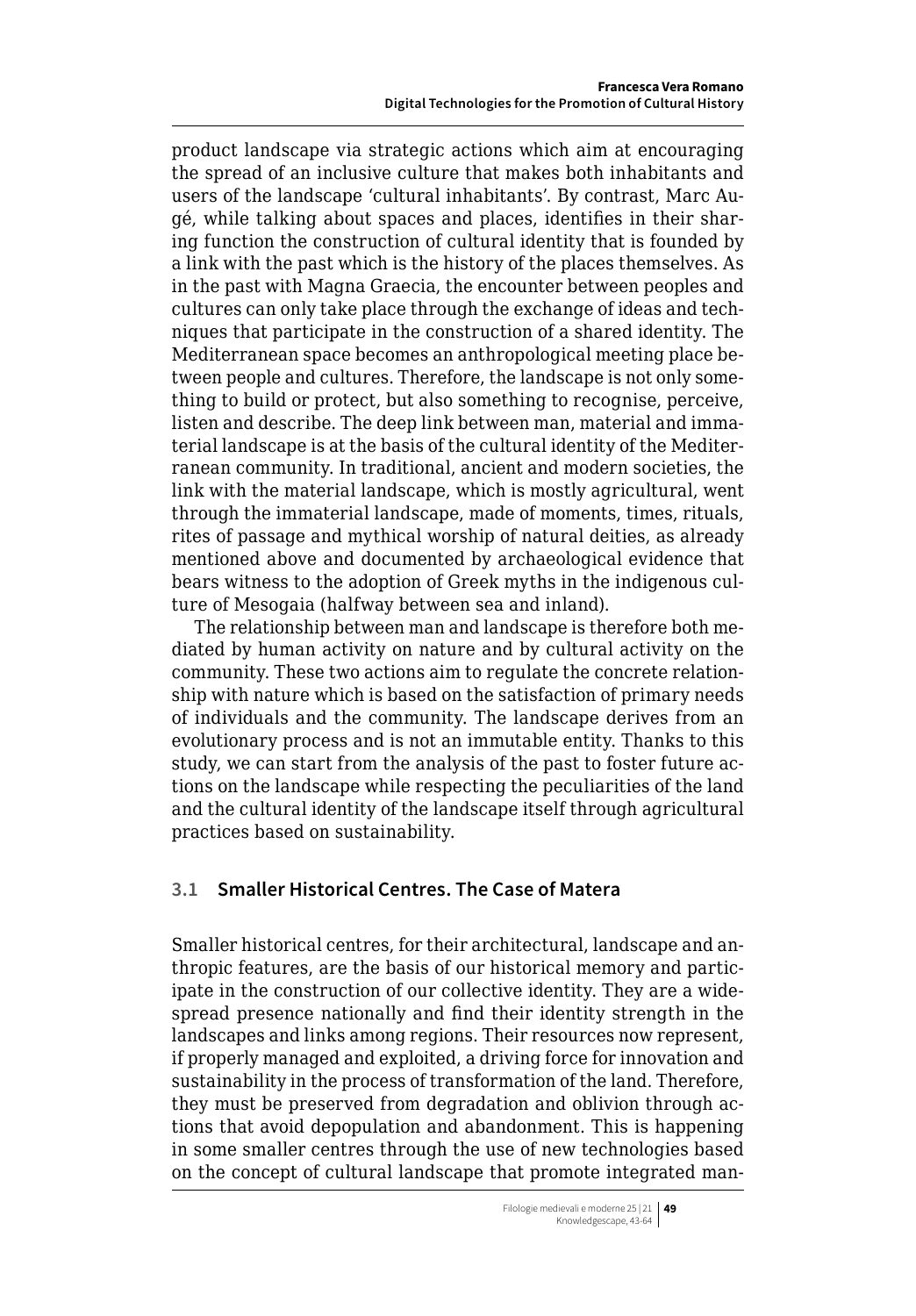agement in the life of the community and cultural and architectural heritage to be enjoyed in harmony with the cultural specificities of the land and its inhabitants.

The European Landscape Convention in 2000 and the Cultural Heritage Code in 2004 affirmed once for all the importance of the landscape, also intended as cultural landscape, in which Title I of Part Three defines the landscape as the expressive territory of identity, whose character derives from the action of natural factors, human resources and their interrelations, which aims to protect the landscape as an expression of cultural values with the aim of safeguarding or recovering them through knowledge, information and training activities, by retraining and using the landscape, and where possible, fostering new, coherent and integrated landscape values in agreement with public administrations.

Already protected in architectural and cultural terms by the Code of Cultural Heritage and thanks to the urban reforms of the 1960s and 1970s, historic centres still require renewed attention. They need a type of safeguarding that does not only include the preservation of the monuments of the past and material heritage, but also protection of customs, traditions and knowledge.

The analysis conducted on the site of Matera, a UNESCO World Heritage Site, and, in particular, on the rural village of La Martella, has shown that 100 historic centres of Italian main cities show this complex picture characterised by different behaviours which is also a consequence of the historical and cultural dynamics that have affected our country (D'Antonio et al. 2020a). Our analysis has shown that the problem of smaller centres is the onslaught of tourism, lack of infrastructure and difficulties in managing landscapes. The European Parliament has already adopted a resolution on this subject.

The 100 historical centres included in this analysis extend across 172 kmq, that is 0.6% of the Italian peninsula, a portion of land which is geographically limited but rich of values if we take into account the cultural and economic value that they represent and their pivotal role for the economy and the image of the country. Matera, a predominantly agricultural town, which historically welcomes complex social relations, has always been a traditional rural society in which the concept of neighbourhood, besides its spatial features, had also the symbolic connotation of sharing knowledge, practices, relationships, and, above all, inclusiveness and sustainability. By building the village of La Martella, the project aimed at preserving the cultural landscape identity of the inhabitants of the Sassi. The design of the study group composed of architects of the Roman School led by Ludovico Quaroni and sociologists, anthropologists and social sciences professionals recreated, from an architectural point of view, the conditions required to reproduce the neighbourhood and the spaces of aggregation typical of the distinctive rural culture and identi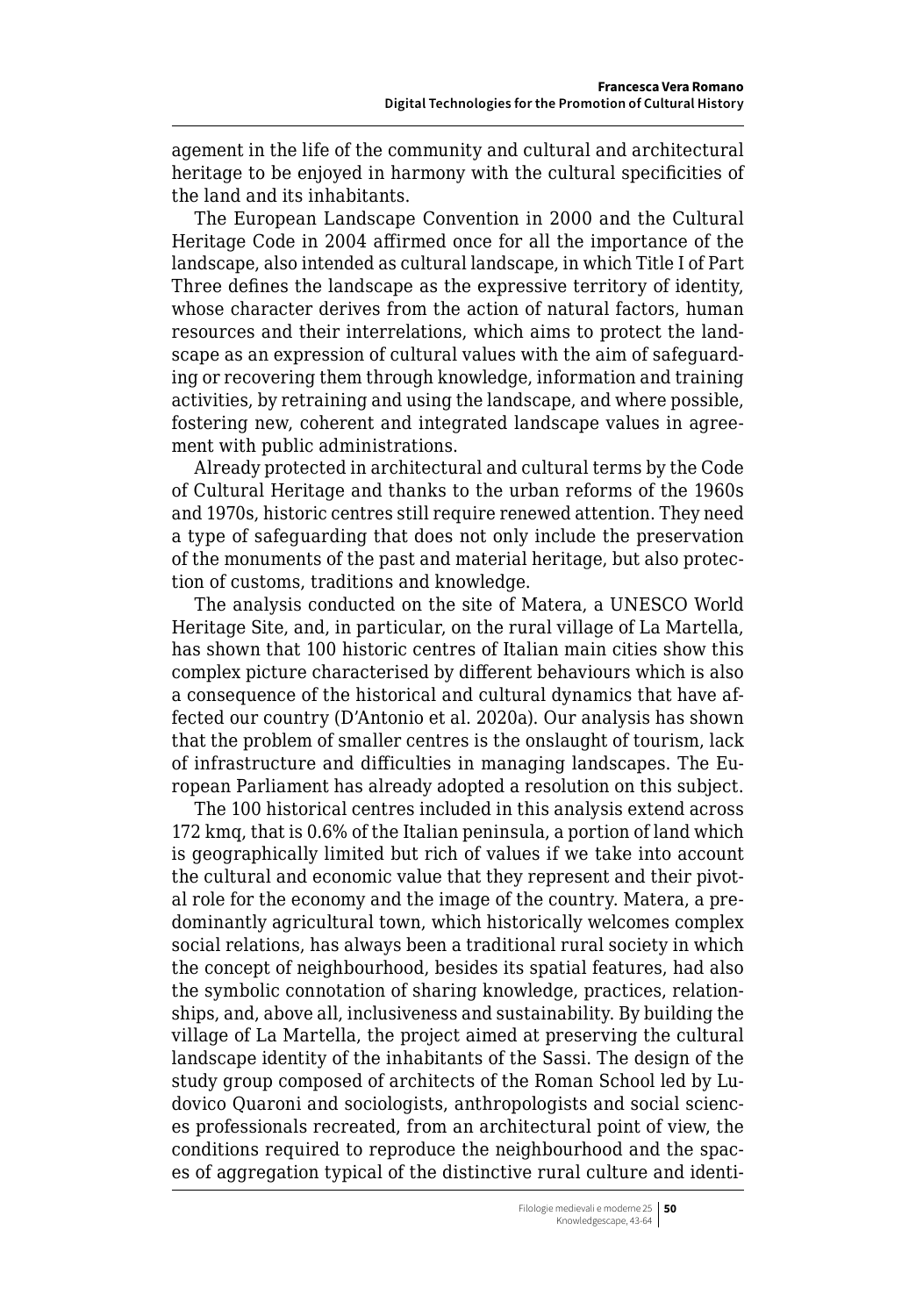ty of the inhabitants of Matera. Faced with the problem of creating a village that could house a part of the citizens displaced by the Sassi of Matera, the pool of scholars understood that the construction of a village that was not perceived as an expression of the community by those who would move to live there could not be felt as an architectural, urban and liveable environment. The delicate phase of displacement from the Sassi to the future rural villages would not have touched only a physical reality but also the most exquisite culture of the rural community of Matera. Therefore, the transfer would not have been free from potential traumas for the parties involved. It was essential to preserve the values of the original community and its cultural peculiarities on which it was founded.

This approach also reflected the new urban trend of the era oriented towards a new way of thinking about cities, which placed social relations at the centre and which, consequently, could not disregard in-depth knowledge of the society that would have lived in it. From this new vision, which resulted from interdisciplinary work, the need to give the new settlement a social and economic structure framed in continuity with the tradition of the community, taking inspiration also from the concept of 'neighbourhood unit', emerged. This unit aimed to reproduce by a calculated composition the peculiar features of the nuclei of the Sassi's houses, which were poor, when not unhealthy, but characterised by a lively community life (Bilò, Vadini, Liman 2016).

Relevant contribution was provided by the anthropology that investigated, in the meantime, the reality of the neighbourhood of the Stones, which, over time, had assumed a function of association and mutual help for the inhabitants in order to reach institutional value and the psycho-social function of moral and material solidarity, but also of transmission of knowledge and practices, as well as beliefs and values (De Martino 1959). In his essay, the anthropologist Tullio Tentori (1976) further investigated how this set of practices and knowledge, or culture in the anthropological sense, is always subject to continuous transformation, due to its internal development and external influences, in terms of 'cultural dynamics'. Therefore, the system 'recreated' by building La Martella would benefit from new sources of agricultural economy based on improved living conditions and greater well-being which is still tied to its original cultural system. For this reasons, urban conditions were created not to upset the system of life of the inhabitants in a traumatic way but to improve it in the wake of its cultural specificity.

With La Martella, urban planning thus became an attempt at social planning based on the awareness of the reality of the natural and cultural landscape on which they intervened. The promotion of La Martella is outlined in detail in the Dossier of Matera as the European Capital of Culture in 2019, in order to make it a centre of cultural production dedicated to the themes of architecture, design and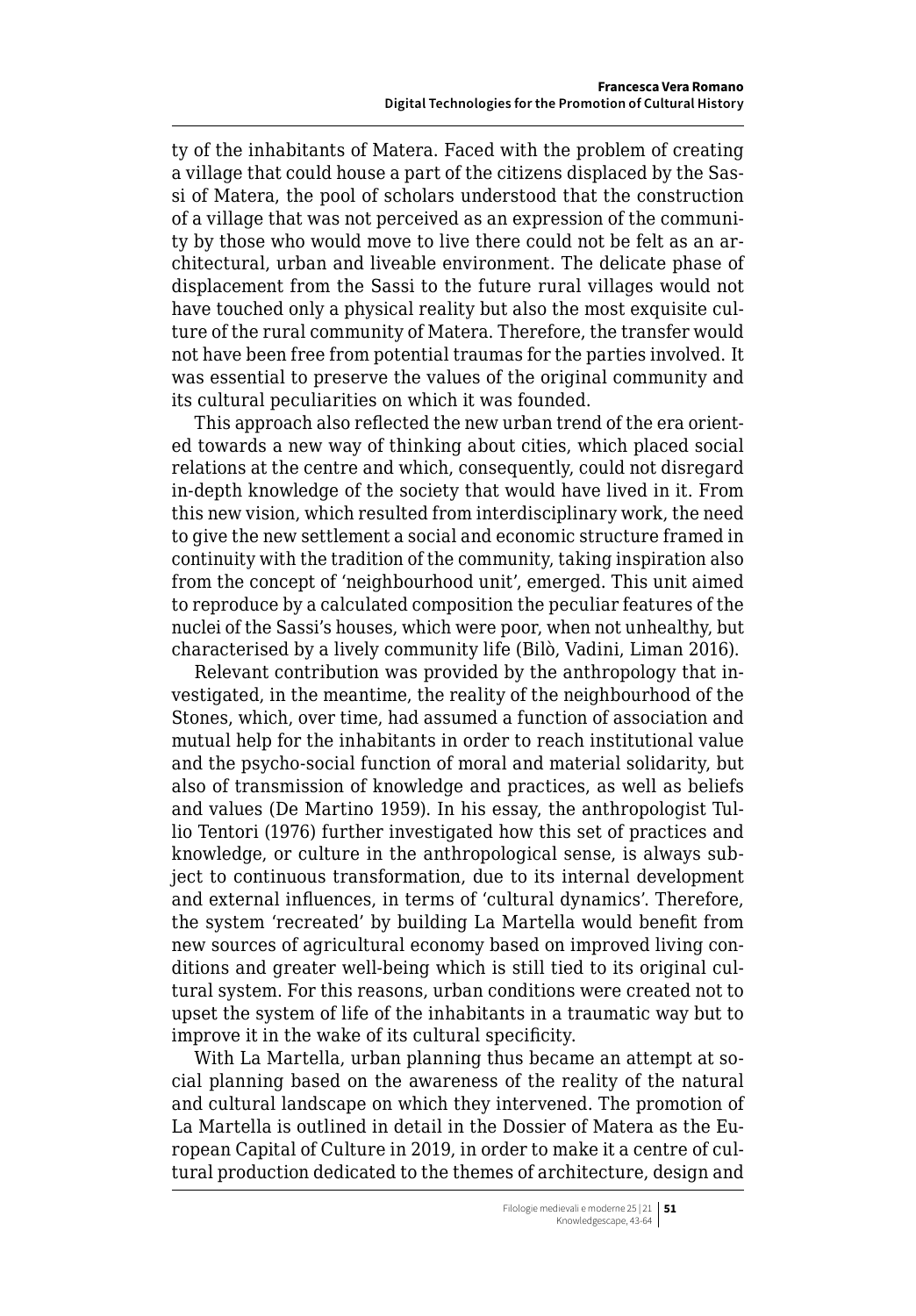urban planning, especially as a permanent design laboratory and, at the same time, to promote a productive vocation based on satellite agriculture and sustainability of production.

# **3.2 The Promotion of Historical Culture Through New Technologies**

Matera 2019 moves in the direction of a project of anthropological and cultural enhancement of places, of the material and intangible heritage of the city, a recovery of the relationship man-environment-territory which is based on the harmonisation of these three elements which allows men to live a relationship with their anthropological places, past and history. It intertwines with multiple projects and possibilities of broadening cultural horizons by considering artistic connections between tradition and innovation based on sustainability and enhancement of national culture. This would allow each individual to become a cultural citizen of Matera and the world. Tourists would be surrounded by a symbolic and cultural landscape and would become part of this scenario without losing a sense of belonging to a common destiny. They would also be aware of the need to open culture to sustainability and enhance anthropological landscapes and tradition through innovation.

The new technologies, and, in particular, the 5G of which Matera is a testing centre, provide important support for the enhancement and protection of the landscapes of smaller centres such as La Martella. The 5G, the new standard for mobile communication, goes in the direction of increasing the speed of connection for users and improving the quality of service to ensure a faster and affordable connection for everyone. It is not only an upgrade of 4G but also a platform that enables innovative services ranging from Internet of things (Iot) to self-driving cars and ensures very high download and upload speed.

New technologies and GIS are configured as a real 'laboratory' where it is possible to experiment and develop new methodologies of interpretation and new strategies of intervention. These technologies could also be applied to land systems as the sum of various sub-systems such as, for example, agricultural, settlement, industrial, environmental and road systems.

In this historical moment that is characterised by globalisation and the progressive removal of the individual from his roots, new technologies allow to maintain a link with his/her own community also through the possibility of perceiving, seeing and listening, even remotely, to his/her own cultural landscape. A community, in fact, recognises itself within a landscape where technologies are connecting modes that give way to connect citizens in real time. They also enhance agricultural production through traceability systems and dis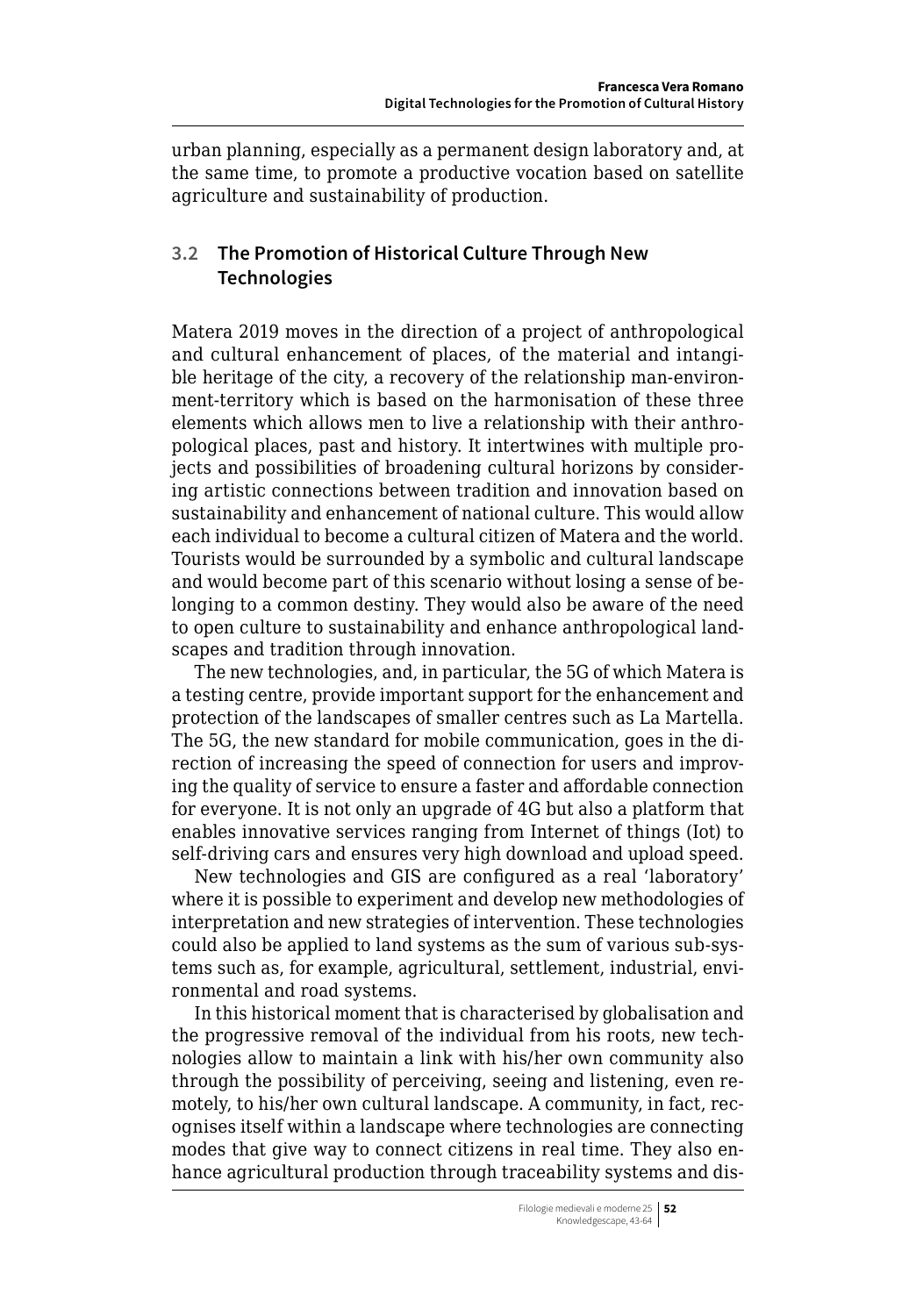tricts through the promotion and knowledge of these productions, because they are not only products but also a synthesis of culture, traditions, processes, raw materials and biodiversity, all autochthonous elements of a site. Therefore, they are part of an identity path that men managed to create by giving their contribution to enrichment without, however, generating actions that can alter identity profiles (D'Antonio et al. 2020b).

The village of La Martella is developing forms of sustainable agriculture based on the recovery of traditional agricultural forms linked to self-consumption, solidarity and sharing, which are related to urban food gardening in the form of community gardens. La Martella is an interesting case study to analyse the impact of landscape management systems through new technologies in the light of a recovery of traditional forms and identity of production dynamics. The 5G allows a farmer from La Martella, who is far from his field at another point on the planet, to check in real time the threshing that is taking place, and 5G also plays the function of maintaining and reconnecting at each point their sense of belonging to the community by sharing virtual platforms, knowledge and practices.

The possibility of historicising a large amount of geodata will allow various users to monitor all situations potentially at risk, for instance road trees, the state of urban water canals, the surveillance of historical heritage-cultural, and make predictions and strategic projects in the short and medium term. Matera, in recent years, has been at the forefront in various areas. In order to pursue the good path undertaken, it seems necessary to make the best use of the great opportunities resulting from 5G.

The Lucanian area is naturally suited to agriculture, an undisputed witness of southern agricultural civilisation. However, this sector currently faces great difficulties due to the lack of competitiveness *vis-à-vis* of large international companies. Among the main themes of the project, *Matera5g* is the one linked to smart agriculture, that is accurate agriculture based on satellite systems and 5G technologies. In terms of fruition of cultural and historical contents, virtual reality is useful to touch the rock churches of Matera whereas augmented reality permits to manage the maintenance of marine engines in Bari. These are the first applications of *Bari-Matera 5G*, an initiative promoted by the Ministry of Economic Development to test the fifth generation mobile network in the field. In addition, with 5G, the neighbourhood community now becomes a virtual community and the management of cultural heritage can take place through the network thanks to the use of applications that promote accessibility and sustainability. Besides 5G technology, Matera introduced a number of best practices in digital access to historical contents, including virtual museums, online search programmes and digital platforms.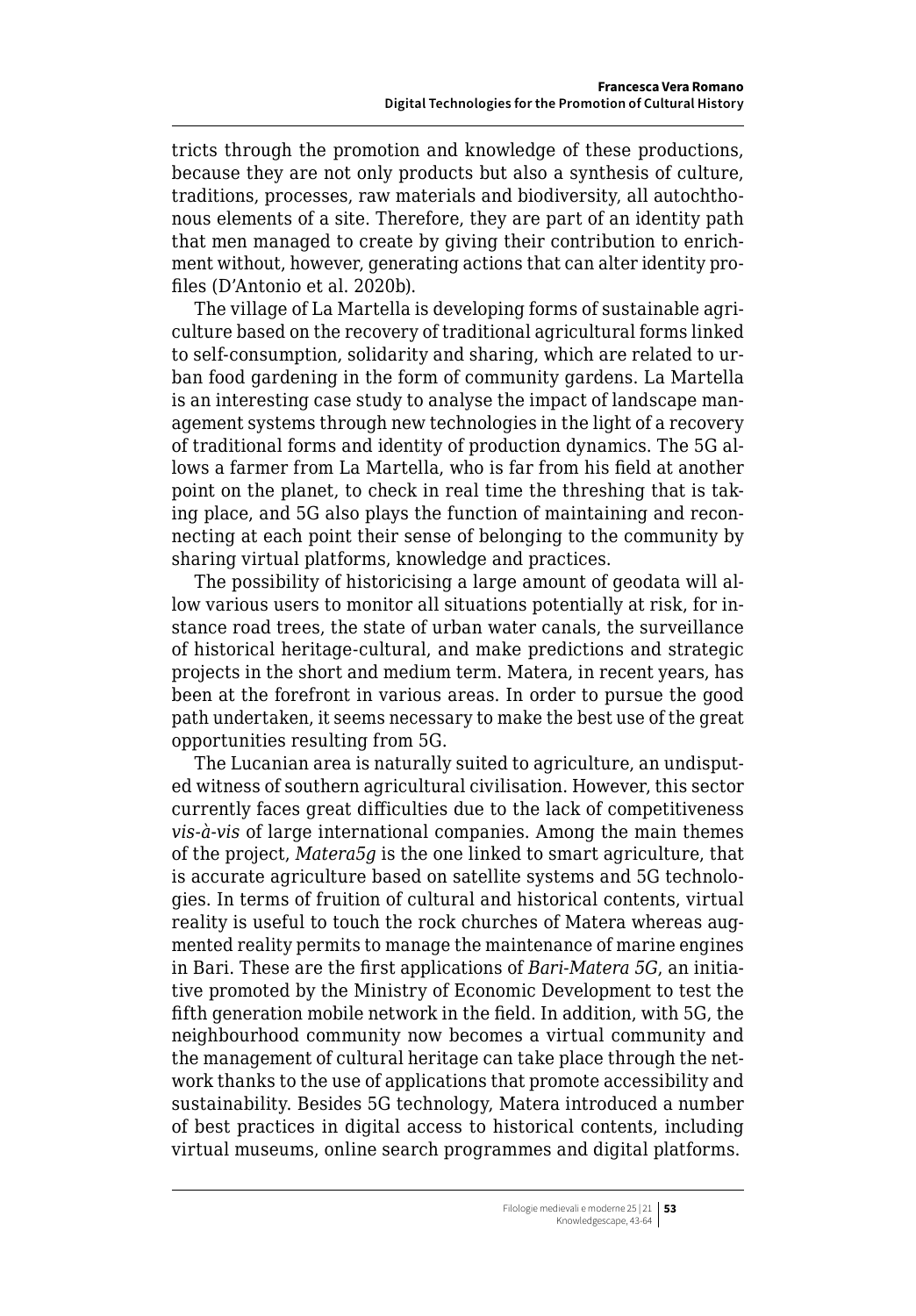#### **Matera Città Narrata**

The project Matera Città Narrata ([http://www.materacittanar](http://www.materacittanarrata.it/)[rata.it/](http://www.materacittanarrata.it/)) commissioned by APT Basilicata to CNR ITABC followed an innovative approach in redeveloping and enhancing the cultural landscape of the area of Matera (archaeological, historical-artistic, naturalistic, anthropogenic) through digital communication systems, which not only concern sites of excellence but also widespread heritage. It is an integrated, multidisciplinary and multidimensional cultural project, a virtual heritage network that ideally connects content, places, times, authors, users, real world and virtual dimensions. It is a digital platform that can support users both in the planning phase of the visit experience in Matera, and while the visit is in progress, by allowing visitors to orient themselves and access cultural content in near monuments, sites and itineraries. The project has created multimedia formats of enhancement of intangible heritage, thus generating a dynamic and open system of management of cultural content.

The contents are divided into four macro-sections:

- sites: there are 31 sites of Matera identified by the project and described in detail with dedicated sheets and in-depth content;
- itineraries: there are 6 itineraries identified by the project. From Piazza Duomo to Piazza Vittorio Veneto through the Sasso Barisano, from Piazza Duomo to Piazza Vittorio Veneto through the Sasso Caveoso, from Piazza Vittorio Veneto to Piazza Duomo going up along the Civita, beyond the Gravina, an excursion to the Tramontano Castle and an excursion to the Casa di Ortega;
- time passing by: 3D reconstructions of Matera and the surrounding areas have been carried out in 8 chronological phases: Upper Pliocene, Neolithic Age, Classical Age, Byzantine-Norman Domination, Swabian Domination, Renaissance-Aragonese Period, late 19th century period and the present day;
- witnesses: 17 illustrious people and 26 citizens of Matera were involved to contribute to the project. Thanks to some short films, including visions, memories and artistic performances, 5 additional witnesses, who are children from Matera, have been involved in collaboration with local schools.

# **Activities**

- Creation of a website (<http://www.materacittanarrata.it/>) including all the contents of the project in double version (to be accessible from any computer or smartphone).
- Creation of an iPad application (including all project contents) downloadable from the App Store in the Education section.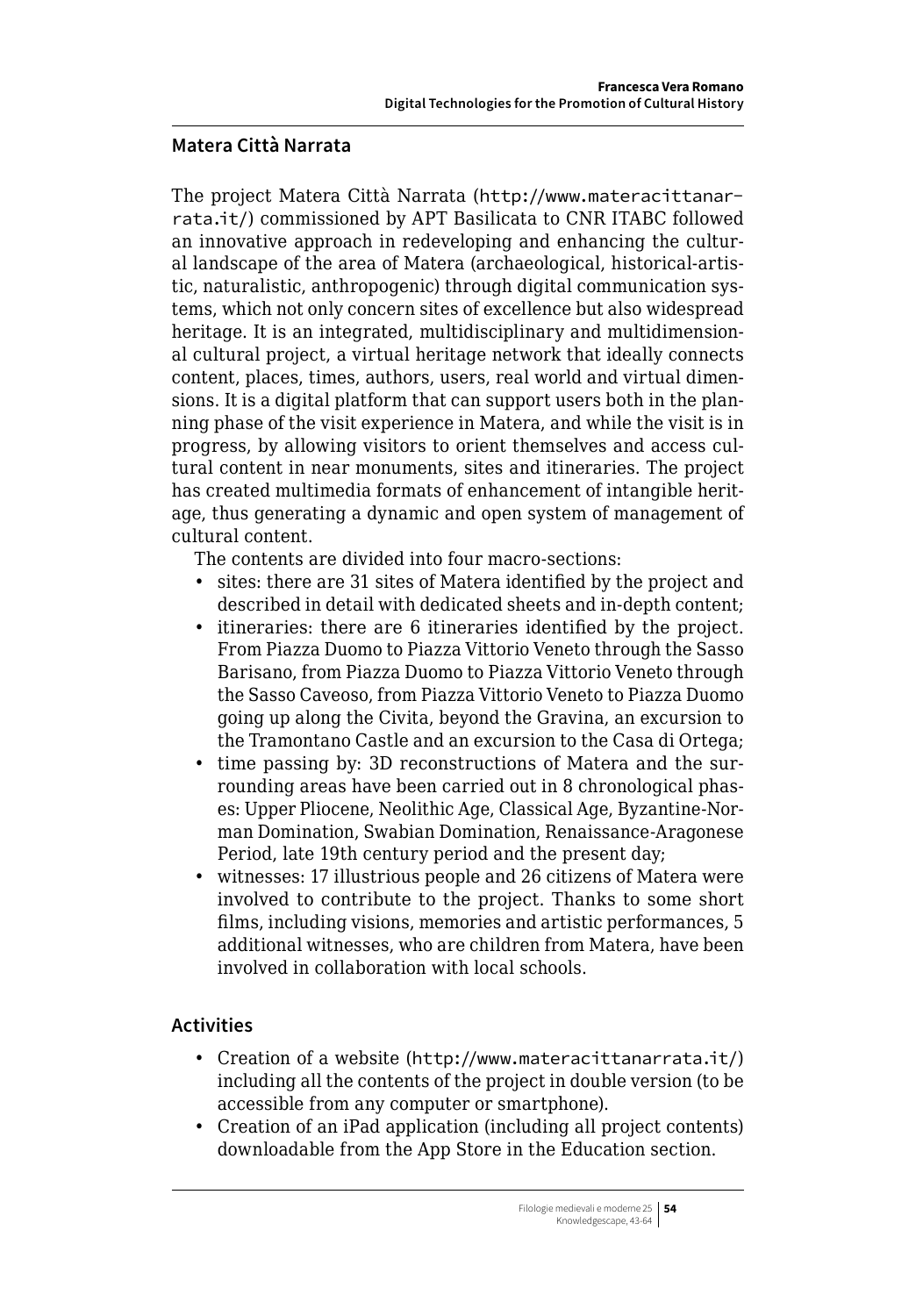- Creation of an Android applications (related to 4 routes) downloadable from the Play Store in the Travel/Education section.
- Integration of users' localisation via GPS.
- Creation of a playful application for children on iPhone and iPod touch called 'O Munacedd', downloadable from the App Store in the Education section. It integrates user localisation via GPS.
- Creation of a complete guide in MP3 and PDF formats.
- Provision of mobile services, namely IVR, MMS and SMS.
- Creation of a backbone Wi-Fi in the Sassi of Matera with free access.

# **The Multimedia City Memory Archive**

The Multimedia City Memory Archive is a tool for dynamic and flexible research targeted at several levels to different users. This archive includes photographic materials, local public and private photo libraries, a collection of graphic materials in the stalls of ecclesiastical institutions and nineteenth-century and contemporary cadastral materials in the international competition on Sassi. Documentaries belonging to the Istituto Luce and the Triennale di Milano as well as a roundup of films shot in Matera from the 1950s to present day can also be found in the archive. They are rich witnesses of urban landscapes in different eras. The composition of a multimedia archive of historical, graphic, photographic, cinematographic and documentary sources concerning the maternal site plays a fundamental and preparatory role to any type of management approach. There is a single multimedia container with ancient, less ancient and recent flashbacks, of which some are remote in the consciousness of the Matera community. A real mnemoteca, an archive of memory, helps to reconstruct the collective memory of our territory through the collection, filing and digitisation of historical sources dispersed and scattered in private and public archives.

# **The MUV (Virtual Museum of Collective Memory of Matera)**

The MUV<sup>2</sup> is a non-profit cultural association created to collect and share photographs, audio and video stories on the history of the city of Matera. It is one of the first museums of online memory participated, according to the philosophy of web 2.0. It is possible to register and upload your photos with the intent of sharing and collective-

<sup>2</sup> For further information see: [https://www.materawelcome.it/en/luogo/muv-mat](https://www.materawelcome.it/en/luogo/muv-matera-museo-virtuale-della-memoria-collettiva-di-matera/)[era-museo-virtuale-della-memoria-collettiva-di-matera/](https://www.materawelcome.it/en/luogo/muv-matera-museo-virtuale-della-memoria-collettiva-di-matera/).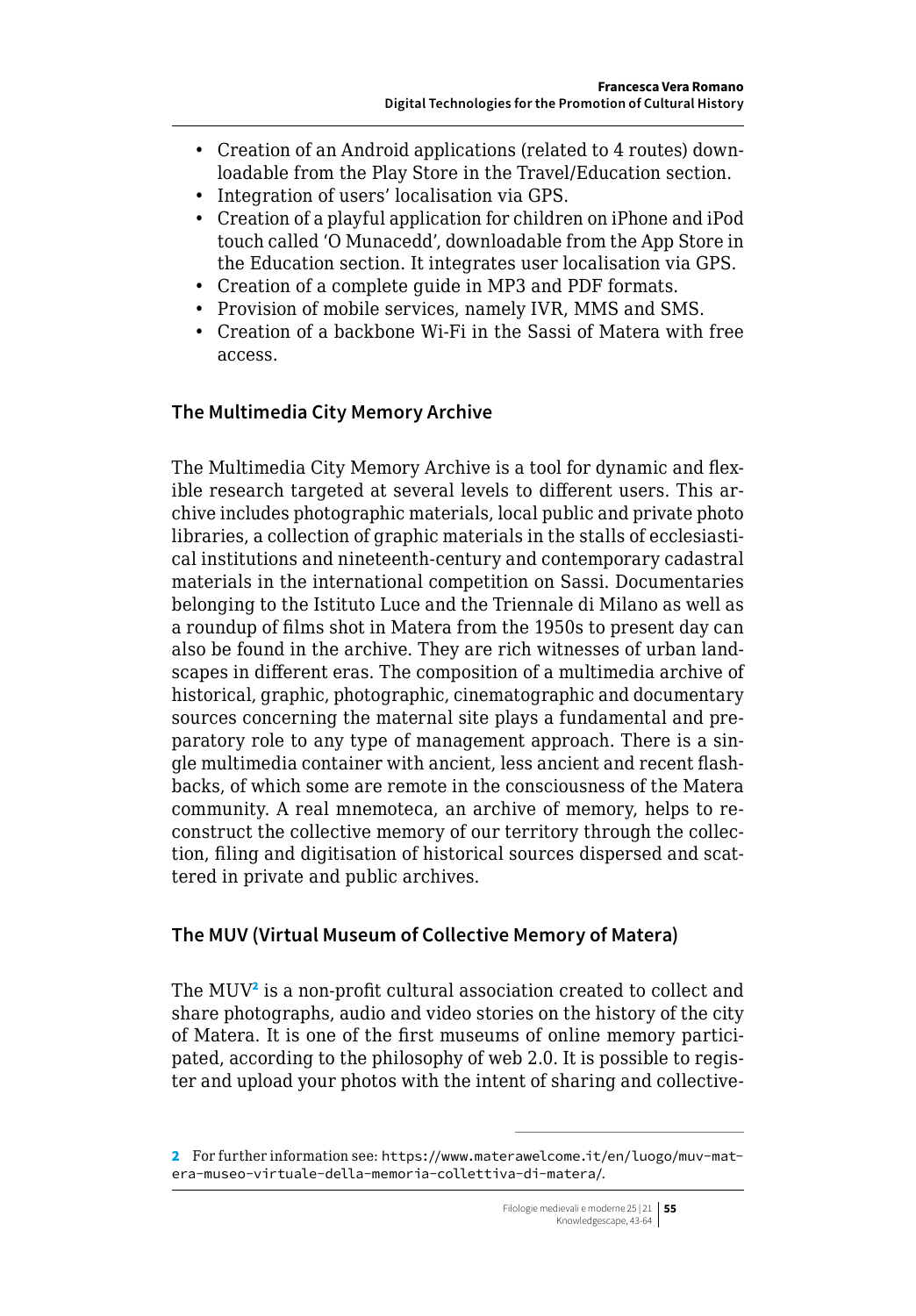ly exchanging materials, since the historical memories of a territory belong to the community and represent its identity.

# **The Cultural Project** *Casa Noha*

At a stone's throw from the Duomo, *Casa Noha* involves the visitor in an evocative multimedia journey to discover the city and its soul. The walls of the Noha house become a theatre where the story of Matera is narrated, from prehistory to present day. The filmed story *The Invisible Stones* is an immersive experience. An extraordinary journey through the history of Matera, this project by Giovanni Carrada offers visitors the first complete reconstruction of the history of the city. A fascinating narration enhanced by the careful work of a team of specialists who have faced the complexity of the land from different perspectives.

Leaving *Casa Noha*, the journey continues thanks to the app Matera Invisibile. Sulle tracce di una città straordinaria, edited by Antonio Nicoletti, which is an exceptional guide that leads the visitor step-by-step to discover the secrets of Matera through five of its constituent elements, namely water, stone, light, time and spirit. The app is free and is available for Androis and iOS.

# **I-DEA (Archive of Archives and Collections)**

The Institute Demo-Ethno-Anthropological (I-DEA) is one of the key projects of Matera 2019. It is proposed as a prototype laboratory for a new idea of cultural institution in the twenty-first century. It intends to be a public institution aiming at researching and representing the rich anthropological and cultural history of the Basilicata region through exhibitions, performances, research programmes and an online digital platform. To draw inspiration, compare and share practices and knowledge useful to fine-tune the start and implementation of the project I-DEA, the Foundation Matera Basilicata 2019 and the Dicem, the Department of European Cultures and the Mediterranean of the University of Basilicata organised the international conference *Food for Art – Archives as Driver for 2019 Creative Communities* in Matera.

The I-DEA has two programmatic aspects: the establishment of a centralised archival database of all the pieces stored in each collection or archive member of the network and the creation of a new exhibition structure in the Sassi of Matera, made through the conversion and extension of existing spaces. The exhibitions will be composed of elements from the archives of the network. By going beyond the understanding of the museum as a static space for the preservation of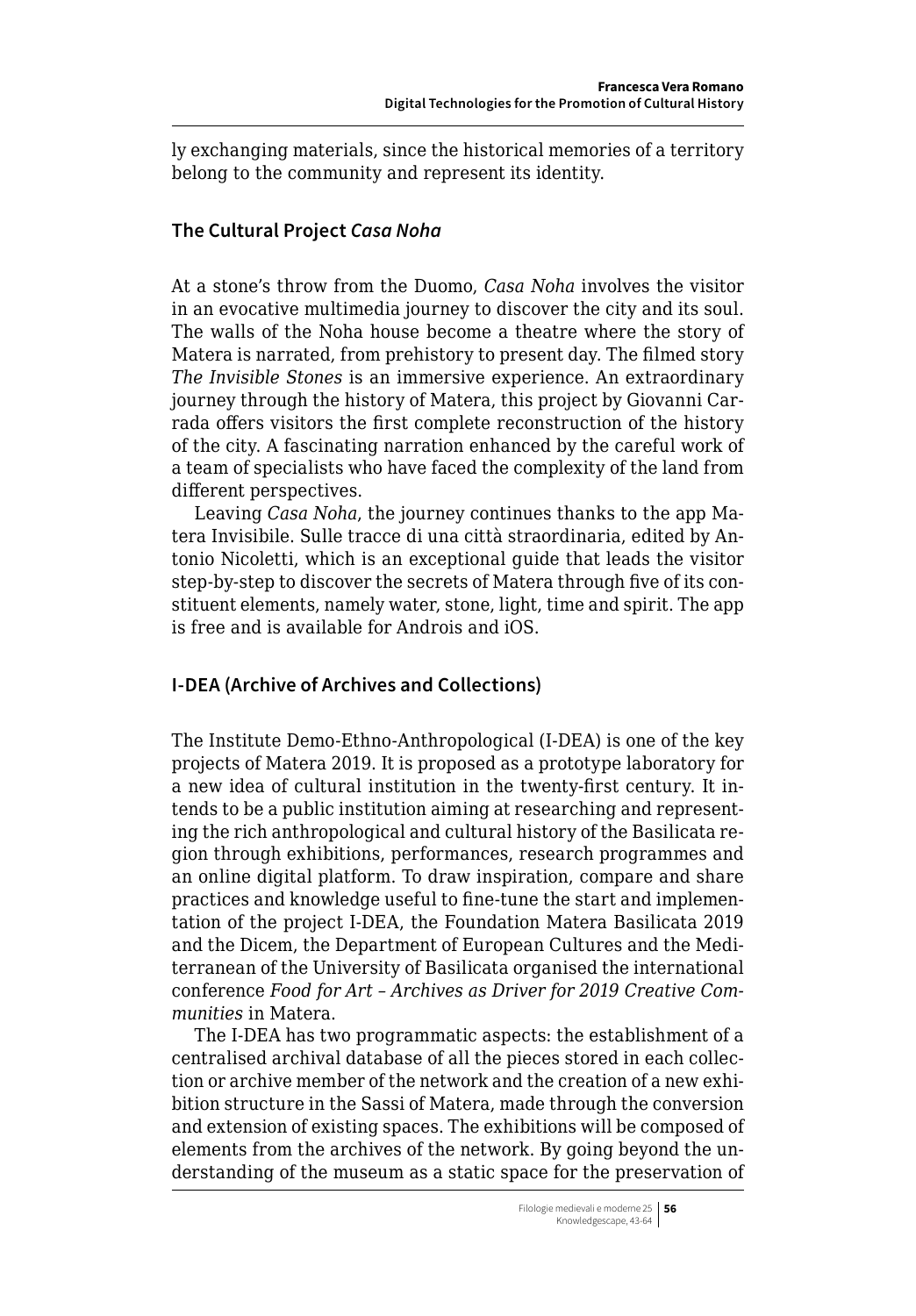cultural artefacts, the notion of the museum as a public platform for speech and interpretation will be introduced. Guest curators will be invited to propose their interpretations in the form of temporary exhibitions that explore the history, culture and anthropology of Matera, the Lucan territory and Southern Italy.

# **Co-Working Culture Space: Innovative Spaces for Accessibility to Culture**

The project carried out by the Joven Volunteer Association, funded by the Ministry of Labour and Social Policies Law 266/91 Directive 2015, aims to activate physical and virtual spaces in which young people can express their creativity. This experience took place in multidisciplinary laboratories and relates to research and development of digital systems and applications for accessibility. It is also connected with the study and identification of specific support related to places, paths and exhibitions which benefit from 3D printing. This includes the identification paths to illustrate the artistic-cultural heritage of the city via virtual tours designed for specific needs.

Through the sharing of knowledge, you can then imagine solutions, study strategies and design services aimed at the accessibility of the cultural and artistic heritage of the city of Matera.

# **Casa-Cava**

This is a real jewel set in the excavated complex of San Pietro Barisano currently used as a hall for concerts and cultural interventions for its acoustic and phonic peculiarities. It extends over 900 sqm and is made of nine rooms with an auditorium of 140 seats, one exhibition gallery, training rooms and laboratories, exhibition rooms and three outdoor courts. Casa-Cava is a complex predominantly hypogeum which consists of an ancient well quarry of post-medieval origin rediscovered and restored by the Office Sassi of the Municipality of Matera.

# **Aroundly. Discovering Together**

Through the app Aroundly, it would be possible to move from the Sassi to the Cathedral, by walking through the rock churches and natural areas to discover the hidden heart of an ancient civilisation in the caves. Aroundly, developed by Informatica Srl, is an application available for free on Play Store and App Store ([http://sassi.](http://sassi.aroundly.it) [aroundly.it](http://sassi.aroundly.it)) which can provide an original route that is able to intercept traits and preferences on the basis of the responses of the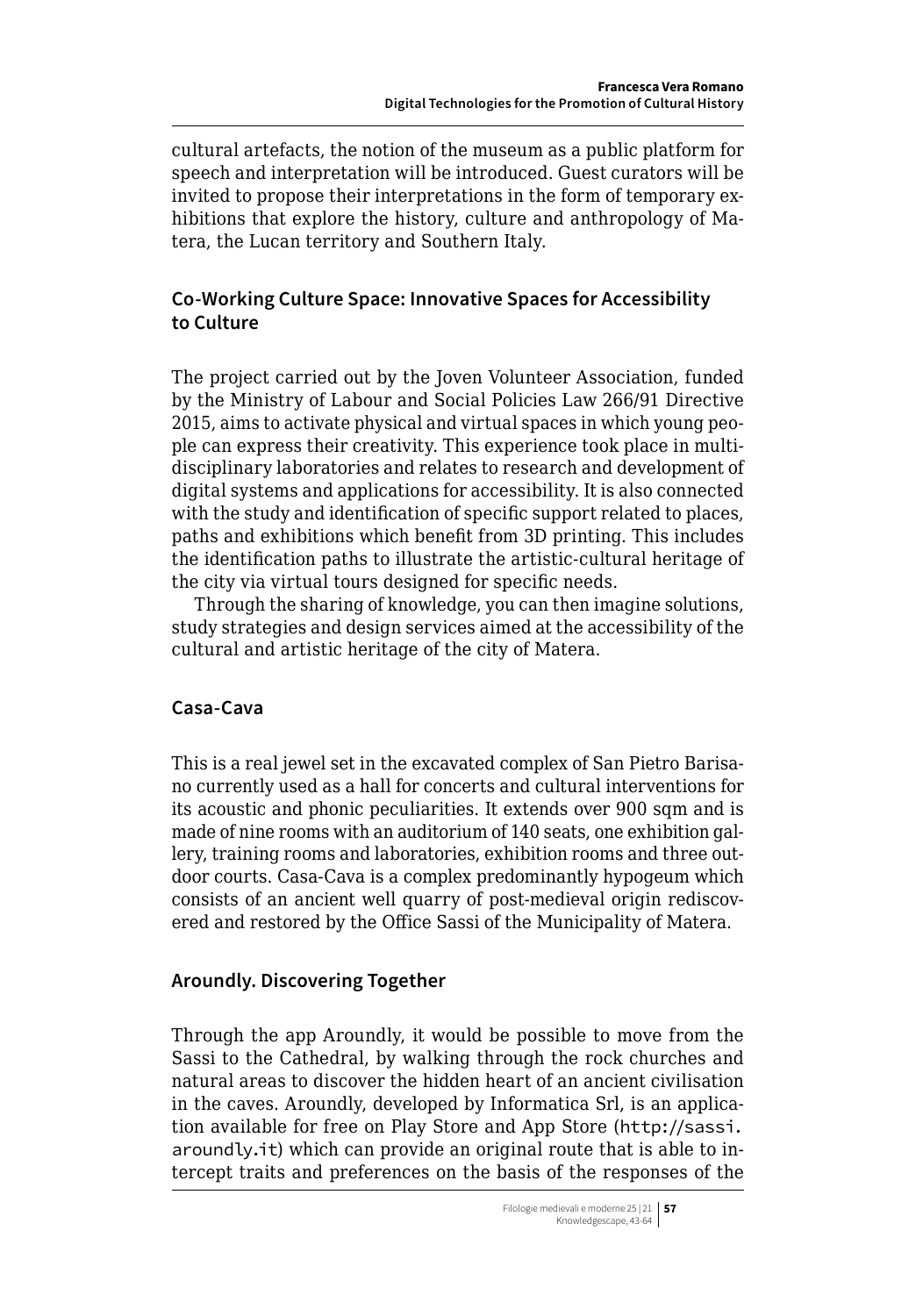traveller. Aroundly offers three possible solutions: embarking on a new journey, participating in a live trip and discovering the city. In the first case, the application returns a personalised trip structured in tabs which is easy to consult and describes in detail the surrounding places and the route to get there. The application allows you to share the journey with new friends, giving your stay in the European Capital of Culture 2019 a new perspective.

# **3.3 Sustainable Tourism**

The Sassi, the Murgia, the gravine and the rupestrian churches are rich in natural architectonic barriers. However, this rock world seems to be made specifically to be explored with all five senses. The scents of the Mediterranean maquis, the flavours of the Mediterranean cuisine, the limestone rock, the different levels of humidity perceivable in underground environments, the tools of the peasant civilisation in its most disparate forms, the silence that conveys the feeling of being suspended in time are the forms through which the City of Stones is revealed to its visitors, whether they are disabled or not, while common sense continues to recount it as the inaccessible place *par excellence*.

Sustainable and responsible tourism is, first of all, open to all, without any exclusion or discrimination. The main aspects of this 'intelligent' tourism cannot be separated from its capacity to be a supportive, welcoming and inclusive phenomenon. Provocation and challenge are a chance to taste, enjoy, travel, feel, listen to, see, touch, breathe, and ultimately to live a place which is morphologically, culturally and historically extraordinary, however uncomfortable it might seem for people with disabilities and specific needs as well. In the past, Matera was a human environment attentive to natural resources and rich in solidarity values of neighbourhood. The use of 5G applications and advanced connectivity services encourage the establishment of an ecosystem favourable to the development of the economic chain of culture and creativity and allow each man to know and live his past and history by intertwining them with multiple projects and opportunities. Future artistic blending between tradition and innovation based on sustainability and the enhancement of national culture should also be considered. Thanks to mobility services to manage visitors and touristy destinations, new areas and a more accessible cultural heritage will be available to foster smart and sustainable tourism.

5G applications, such as augmented reality or the support of digital platforms dedicated to services, allow people with disabilities and specific needs to live a place morphologically, culturally and historically extraordinary. It also permits visitors to approach new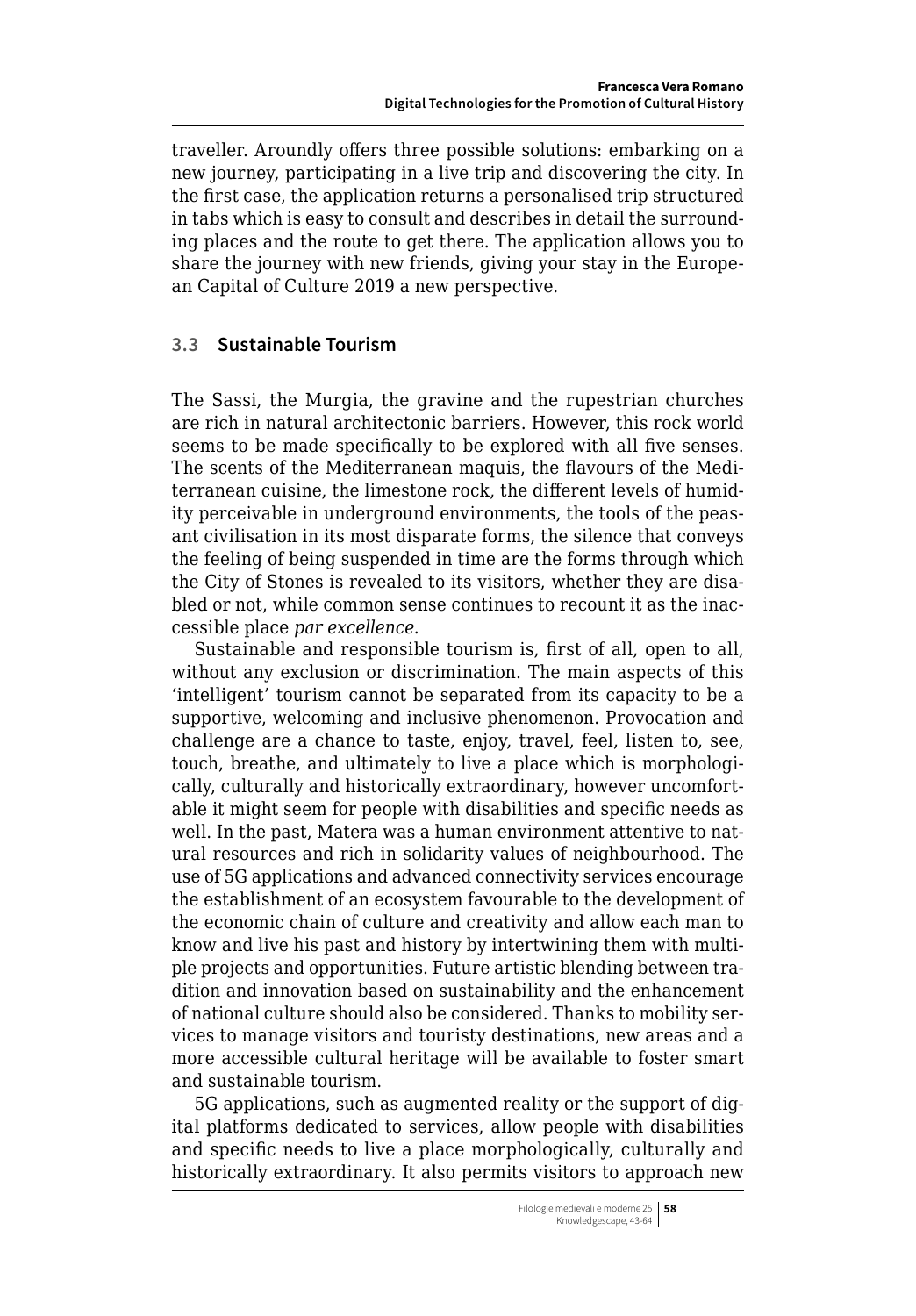technologies and people who are distant, as well as to explore these extraordinary historical places, for example, thanks to multimedia travelling. Projects based on digital applications, like digital museums and identification and mapping of routes truly accessible to all, were carried out in Matera.

#### **Multimedia Museum**

Inaugurated in the rock church of San Pietro Barisano, in the homonymous tufa district, the Multimedia Museum offers a chance for disabled people, people with mobility difficulties, elderly and minors to visit the rock heritage of the Sassi districts and the murgic area in three dimensions and in six languages, including Italian Sign Language (LIS) and braille language.

This initiative, introduced by the members of the cooperative Beyond Art, is linked to the project *Sassi and Senses: know Matera Beyond the Barriers*. Thanks to technology, even tourists with motor disabilities can travel virtually across the environments of rock churches and appreciate the underground which is normally off-limits to them. Visitors in the multimedia museum can also touch the rock environments 'to scale' with their own hands the plastic models of some churches.

# **Social Trekking**

The project, funded by the Basilicata Region and the EPOS Programme 2012 and approved by the Italian Blind Union and Ente Nazionale Sordi, was created by the cultural association Sassi e Murgia in collaboration with the environmental education centre Lega Navale Matera-Castellaneta. Three touristy itineraries for the blind and the deaf were created in Matera in the Sassi, in the Crypt of Original Sin and at the WWF Oasis of San Giuliano. Social trekking is a form of trekking truly accessible to everyone according to the limits and difficulties of each. The proposed itineraries aim to combine knowledge of local artistic and natural heritage with education to sustainable development and the correct use of water resources since the culture of attention to landscapes is both a common good and an economic, cultural, ecological, environmental and social resource.

These itineraries are designed specifically for the blind and adapted, with the help of interpreters of LIS (Italian Sign Language), to the needs of the deaf. There is sight support for those who cannot hear as well as touch and hearing for those who cannot see. In this way, the deaf can 'perceive' the world whereas the blind can 'observe' it.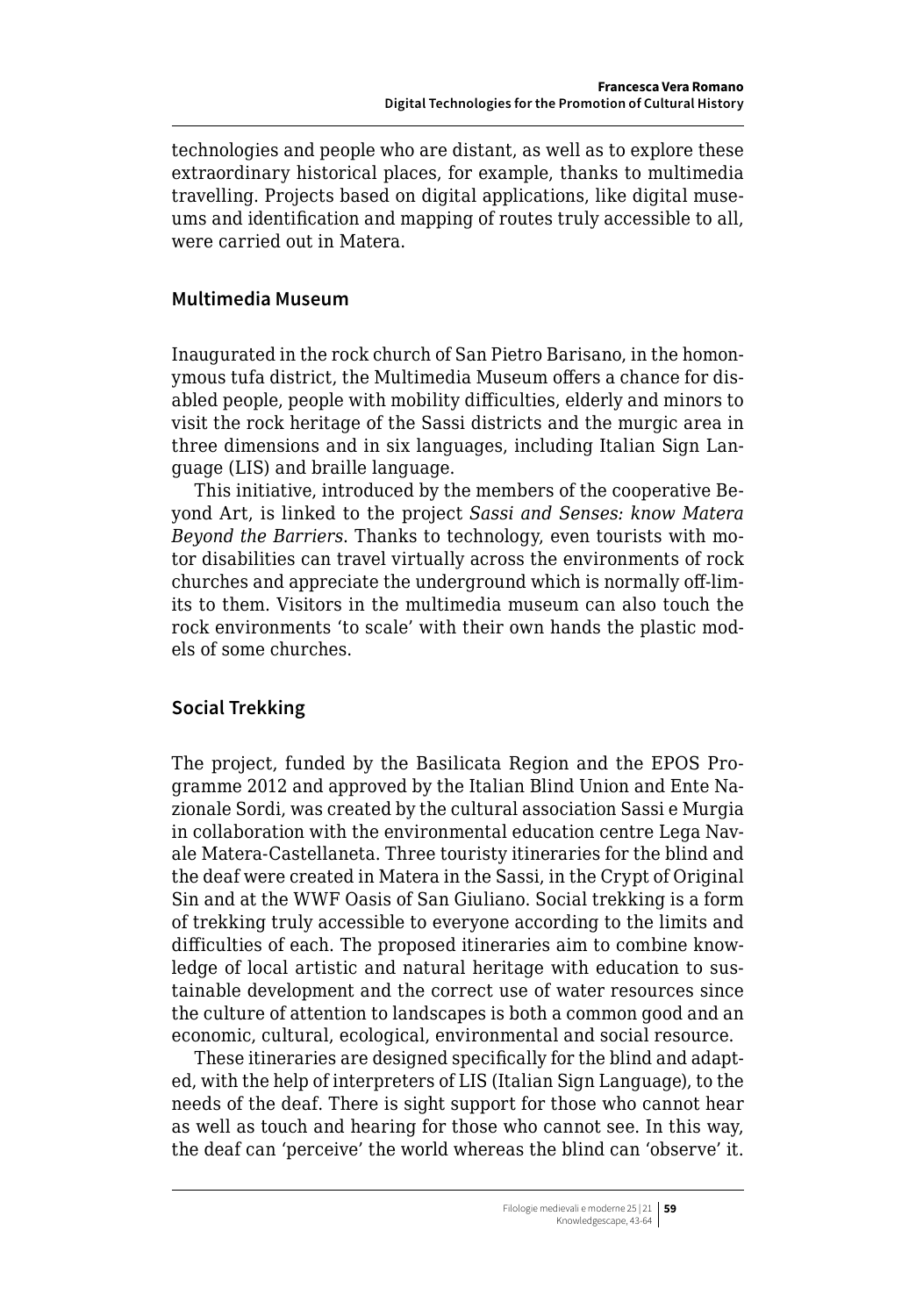#### *Matera Mare***. Accessible Destinations and Itineraries**

The project, coordinated by the Basilicata Region, involves private social associations rooted in the region, non-profit associations engaged in social integration of people in difficulty and the Italian Tourism Institute for All. *Matera Mare* is a specific initiative aimed at identifying, mapping and processing data in relation to the theme of accessibility in the Lucanian area.

The project consists of the following:

- a web platform, simple to use both to access and manage data and to input new information;
- paper-based travel tools, designed and composed to provide clear and readable information;
- a tale of experiences from individual points of view.

Information was collected and organised on Map 1.0. The work of mapping the itineraries is enriched by additional data and stories which are summarised in maps and divided by theme.

The routes are divided into three types:

- urban routes that do not have jumps in altitude and, by their nature, have elements that can be identified as facilitators for orientation;
- mixed pedestrian/vehicular routes that have jumps in altitude but can be solved with ramps or slides in a reversible and light perspective (e.g. paths with *gradelle* or 'climbs').
- extra-urban trekking or bike routes.

# **'Tutti nei Sassi'**

This design idea is to lead visitors to the discovery of the richness and uniqueness of a land that has its pivotal centre in the stones and extends to the overlooking *plateau* murgico. The type of visitor to whom this project is aimed at is anyone who has an interest in embarking on an exciting journey to discover a World Heritage Site, based on his wishes, needs and limitations. The three elements mentioned above are the pillars on which the proposed routes and their services were built, following a long and in-depth study phase and field experiences.

Sustainable tourism is also connected to the preservation of landscape and typical production. In this process of enhancement and protection, technology plays a crucial role. Matera is also promoting food and wine for sustainable tourism through the reconstruction of the supply chain of bread and through the valorisation and promotion of the typical bread thanks to the association of bakers, the Associazione per la Valorizzazione del Pane di Matera. Blockchain in 5G technology, besides giving precise information on every phase of the supply chain of the product, also allows to bring that same prod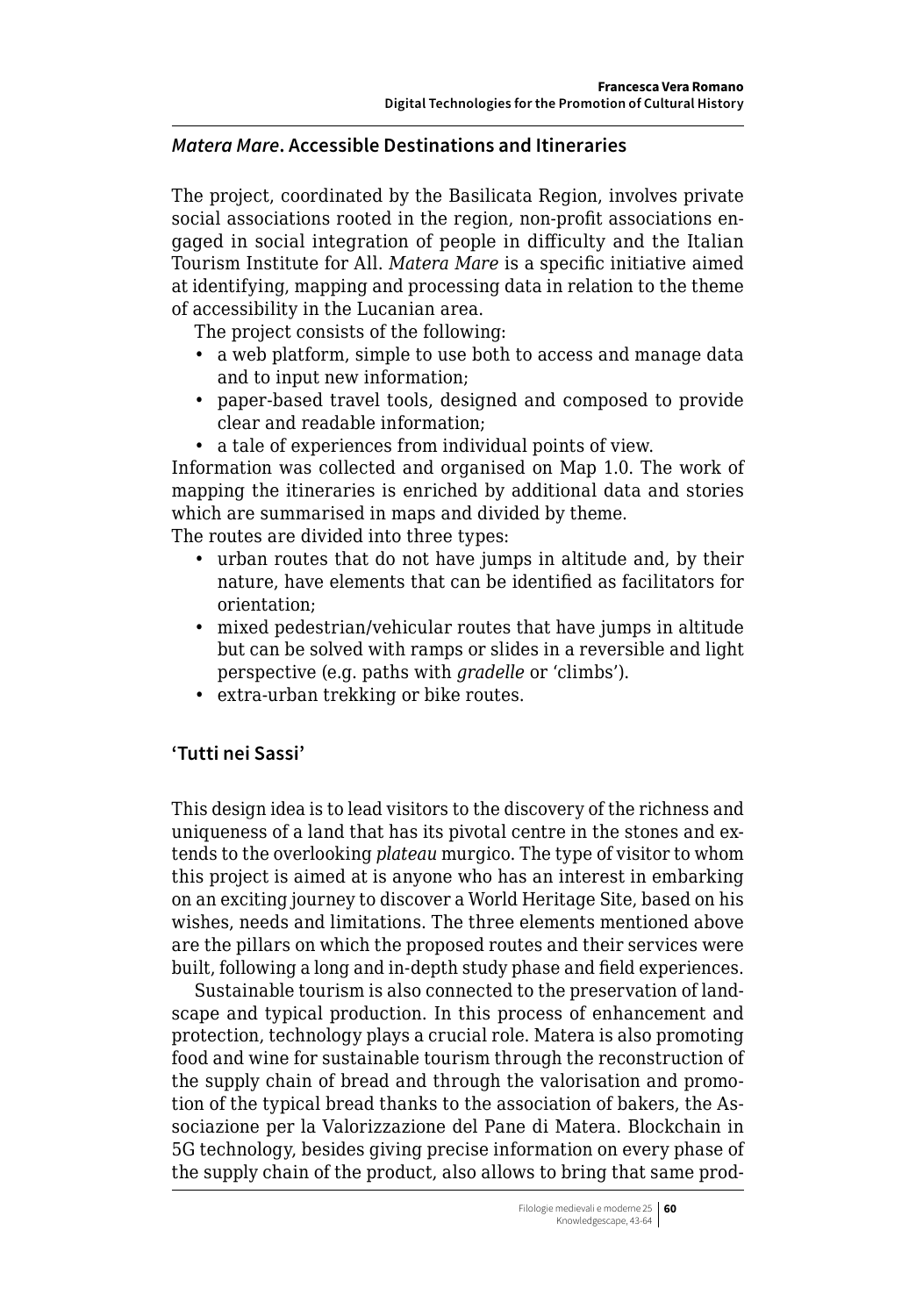uct back to a landscape that refers to an emotional imagination and to the memory of the past for those who lived in that area throughout their life. It recalls one's own childhood, before globalisation, but also participates in the creation and reconnection of collective memory which reinforces the sense of belonging and well-being of the community. In order to enhance sustainable tourism, the local administration of Matera has recently signed the *E-matera: Pact for Sustainable Tourism* in order to celebrate a new season of development and collaboration in the tourism sector. The objectives of the *E-matera* programme are the promotion of a model of sustainable development and widespread and lasting well-being of the region.

Based on the synergy between local administration and associations, *E-matera* promotes the restructuring of local economies enhancing traditional activities and prioritising hospitality facilities that reflect the special character of the city. It also focuses on the minimisation of the environmental impact by strengthening local supply chains and promoting the use of local products and services by visitors.

#### 4 Conclusions

The use of digital applications in addition to 5G technology, of which Matera is a place of experimentation, is enacting important cultural transformations. What the neighbourhood community represented in the past in Matera now becomes a virtual community where sharing of knowledge, practices, beliefs and values, including the access and management of cultural heritage, takes place through a network with applications that promote accessibility and sustainability. According to this historical-anthropological prediction, it can be assumed that technology, with its extreme pervasiveness, will favour an even greater accessibility of historical places, in harmony with the conservation of cultural heritage, and will also encourage the dissemination of cultural content in the future.

The city of Matera has always been a welcoming land. The sense of community, solidarity and sharing are its peculiar features of living 'in the neighbourhood', which represented the typical model of settlement within the Sassi of Matera. Topographically, its neighbourhood consisted of a set of dwellings, partly dug into the tufa rock and partly built. They became a well around a courtyard and expressed, in the most immediate form, the sense of belonging to a community.

The neighbourhood was perceived as an autonomous system, as these units were, in environmental spaces which formed the nodes of a continuous and changing network in relational dynamics. There was no lack of positive values of solidarity and mutuality arising from the need to help each other. Interpersonal relationships were the most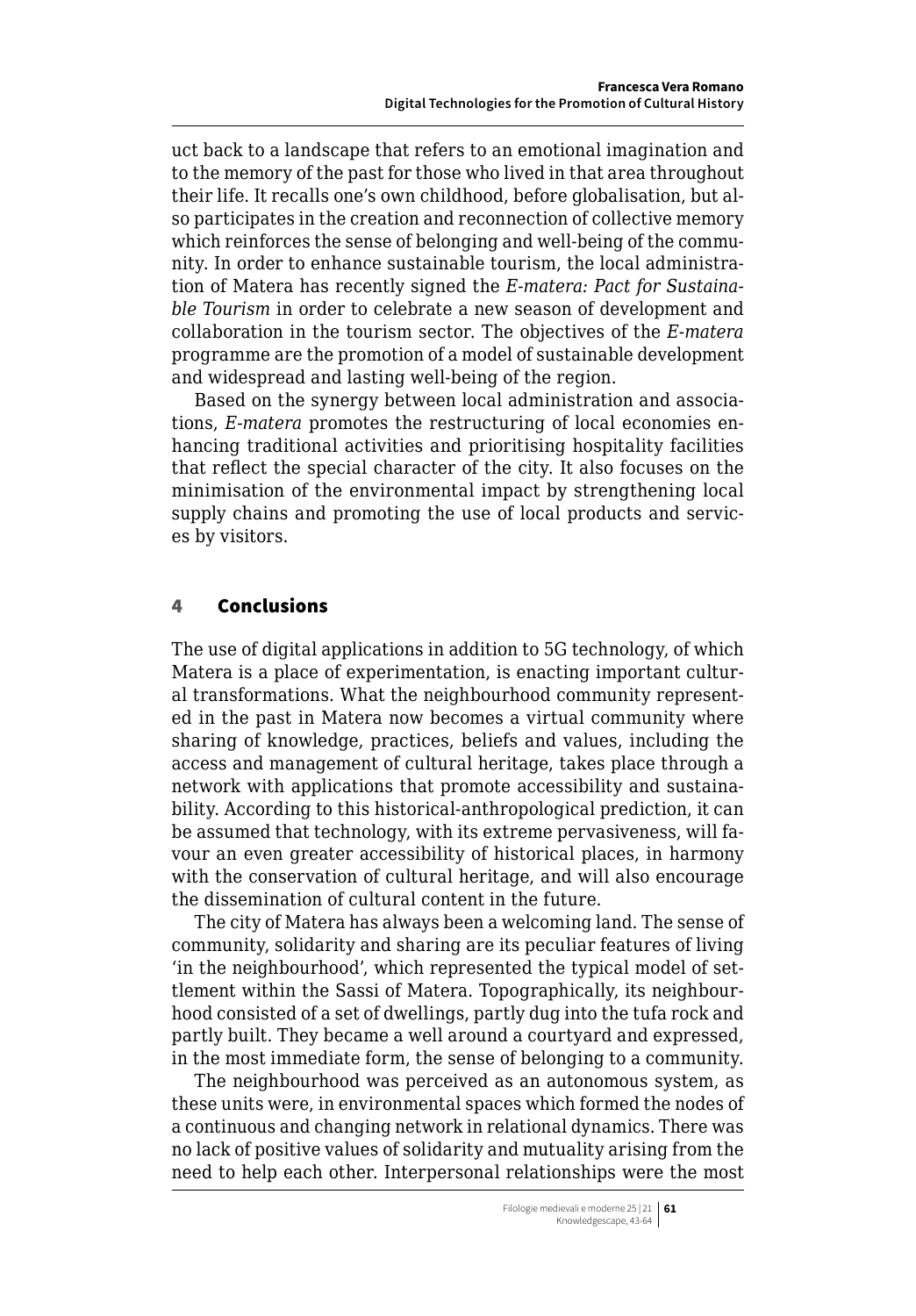important type of relationships; they came from clear signs of need for survival. Matera breathed her human dimension in the neighbourhood and life flowed in a humble but very dignified context. Today, the European Capital of Culture 2019, mindful of that respect based on mutual understanding between individuals, promotes intercultural dialogue starting from acceptance and sensitivity, through the multiplicity of application of digital technologies, both for its citizens, who can find a renewed sense of cohesion through co-working spaces for ideas and arts, and tourists, thanks to the wide choice of virtual museums and immersive experiences provided in the city that enhance accessibility and sustainability.

The City of Stones wants to be a place free from obstacles and open to the knowledge of the other to show that culture, in all its forms, is an inclusive value. In addition, thanks to the *E-matera* programme, the city of Sassi focuses on sustainable tourism through the promotion of all those activities that offer visitors and residents facilities and services that encourage active participation, promotion of the landscape as a whole, sustainable agri-food production and food tourism respecting and enhancing local cultural heritage.